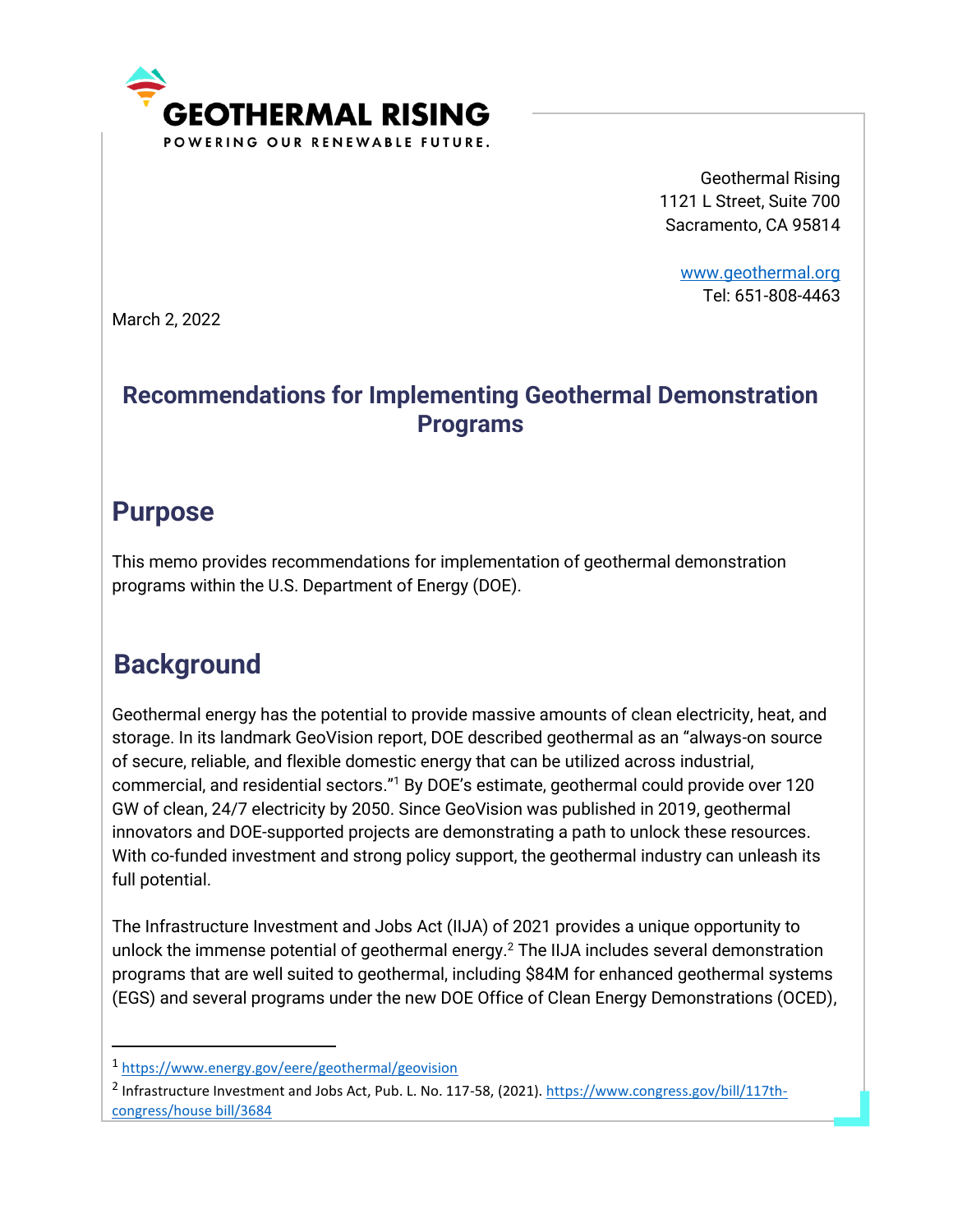

including: regional hydrogen hubs; long-duration energy storage; clean heat for industrial applications; clean energy projects on current and former mine land; energy improvements in rural and remote areas; and upgrading the electric grid to ensure reliability and resilience.

# **Recommendations**

The recommendations below are focused on supporting successful implementation of 1) the EGS Demonstration Program and 2) demonstration programs included in DOE's OCED.

### *Enhanced Geothermal Systems (EGS) Demonstration Program*

As DOE's GeoVision report shows, EGS is a promising technology for deploying vast amounts of clean geothermal energy. To support geothermal's growth, the IIJA included \$84M for EGS demonstration projects from FY22 to FY25, as authorized by the Energy Act of 2020. The Energy Act directs DOE to fund four EGS demonstration projects for power production or direct use, utilizing diverse geologic settings and development techniques. Moreover, at least one project must be located east of the Mississippi River.

DOE should strive to issue its first funding opportunity before the end of FY22. To ensure a successful EGS Demonstration Program, DOE should focus on technological diversity, geographic diversity, use-case diversity, and a milestone-based approach. Each of these is explained in further detail below:

● **Technological Diversity**: DOE's GeoVision report includes a broad but clear definition of EGS. Specifically, GeoVision defines EGS as unconventional geothermal resources that "contain heat similar to conventional hydrothermal resources but lack the necessary groundwater and/or rock characteristics to enable energy extraction without innovative subsurface engineering and transformation. Unconventional EGS resources can be found at any above-ambient temperature that supports energy conversion for a given end-use technology application."<sup>3</sup>

DOE's definition of EGS is broad, allowing for a range of innovative subsurface technologies that can be applied to multiple use cases, including power generation and direct use. As such, DOE's funding opportunities should follow the definition of EGS in the GeoVision report, applied across a diversity of geologic settings. This will ensure consistency across funding opportunities, provide clarity to potential applicants, and encourage a wide range of technologies to compete.

<sup>3</sup> <https://www.energy.gov/sites/default/files/2019/06/f63/2-GeoVision-Chap2-opt.pdf>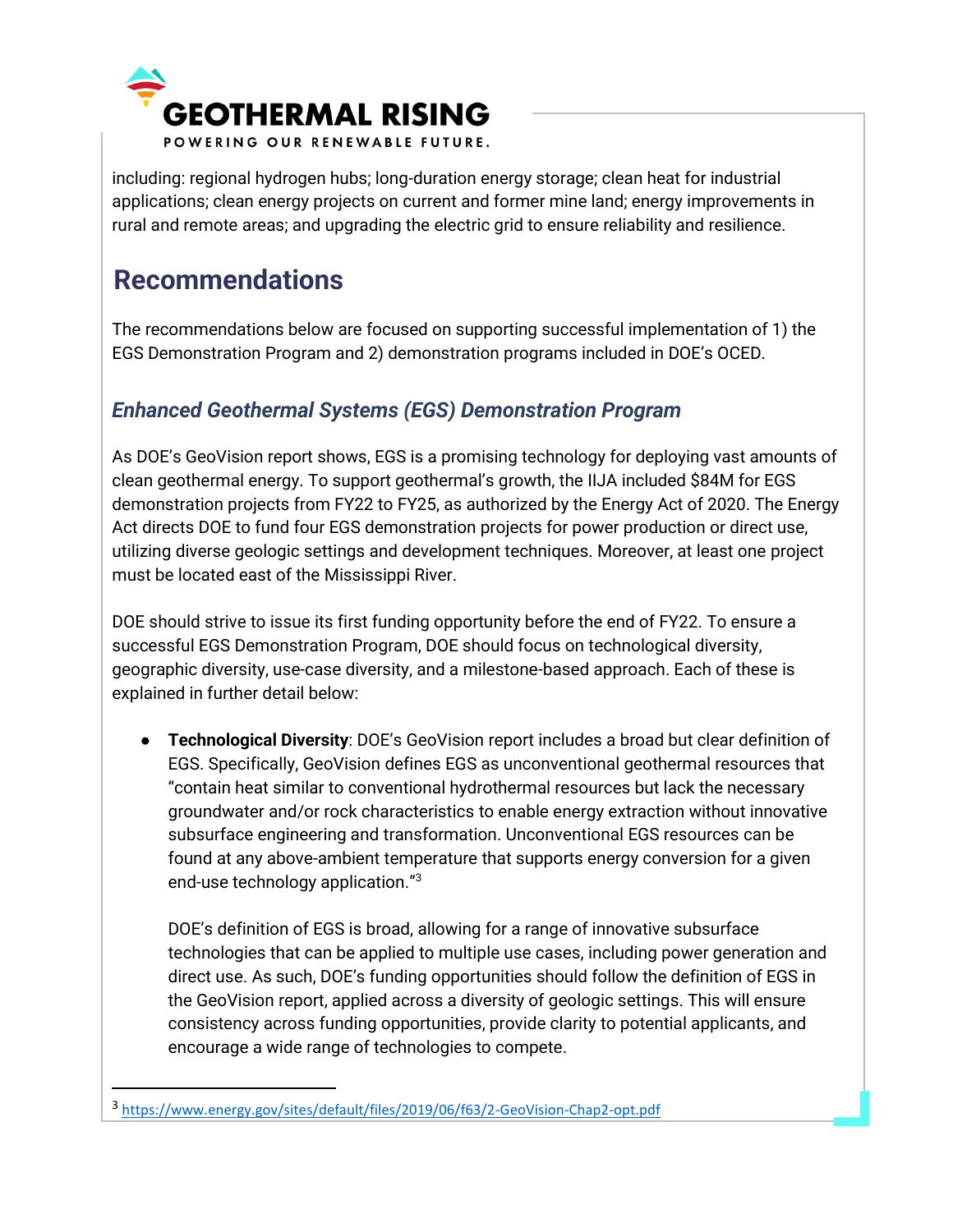

- **Geographic Diversity:** The Energy Act also requires demonstration projects to collectively demonstrate different geologic settings, such as hot sedimentary aquifers, layered geologic systems, supercritical systems, and basement rock systems. A mixture of geographic, geologic, and technical diversity can expand the scope of geothermal energy's potential applications. To the extent possible, DOE should prioritize locations that demonstrate evidence of promising subsurface characterization.
- **Use-Case Diversity**: Geothermal has promising applications in power generation, direct use, thermal storage, clean heat for industry, and mineral recovery. The EGS Demonstration Program is authorized to fund projects in both power generation and direct use, so DOE's funding opportunities should be written to be inclusive of all allowable use cases. The next section will explain how DOE can leverage other IIJA demonstration programs to fund promising geothermal projects with thermal storage and clean heat applications, among others.
- **Milestone-Based Approach**: DOE is explicitly authorized to utilize a milestone-based approach for the EGS Demonstration Program, as described in Section 9005 of the Energy Act. The Department should pursue this structure, while incorporating the best practices of the successful NASA COTS program,<sup>4</sup> to the extent applicable. Section 9005 provides a clear framework for ensuring consistency, transparency, and accountability in funding opportunities. Crucially, the milestone-based approach includes specific "technical and financial milestones, including estimated project timelines and total costs." By setting clear expectations, DOE can provide effective program management, mitigate risk, and maximize the impact of taxpayer resources.

### *DOE Office of Clean Energy Demonstrations (OCED)*

In addition to the EGS Demonstration Program, the IIJA established a new DOE Office of Clean Energy Demonstrations (OCED) to support a wide range of clean energy technologies. The IIJA included several programs under OCED for which geothermal is both eligible and uniquely suited to compete, including:

● **Regional Clean Hydrogen Hubs** *\$8B (\$1.6B for FY22, FY23, FY24, FY25, and FY26)*

<sup>4</sup> <https://www.nasa.gov/commercial-orbital-transportation-services-cots>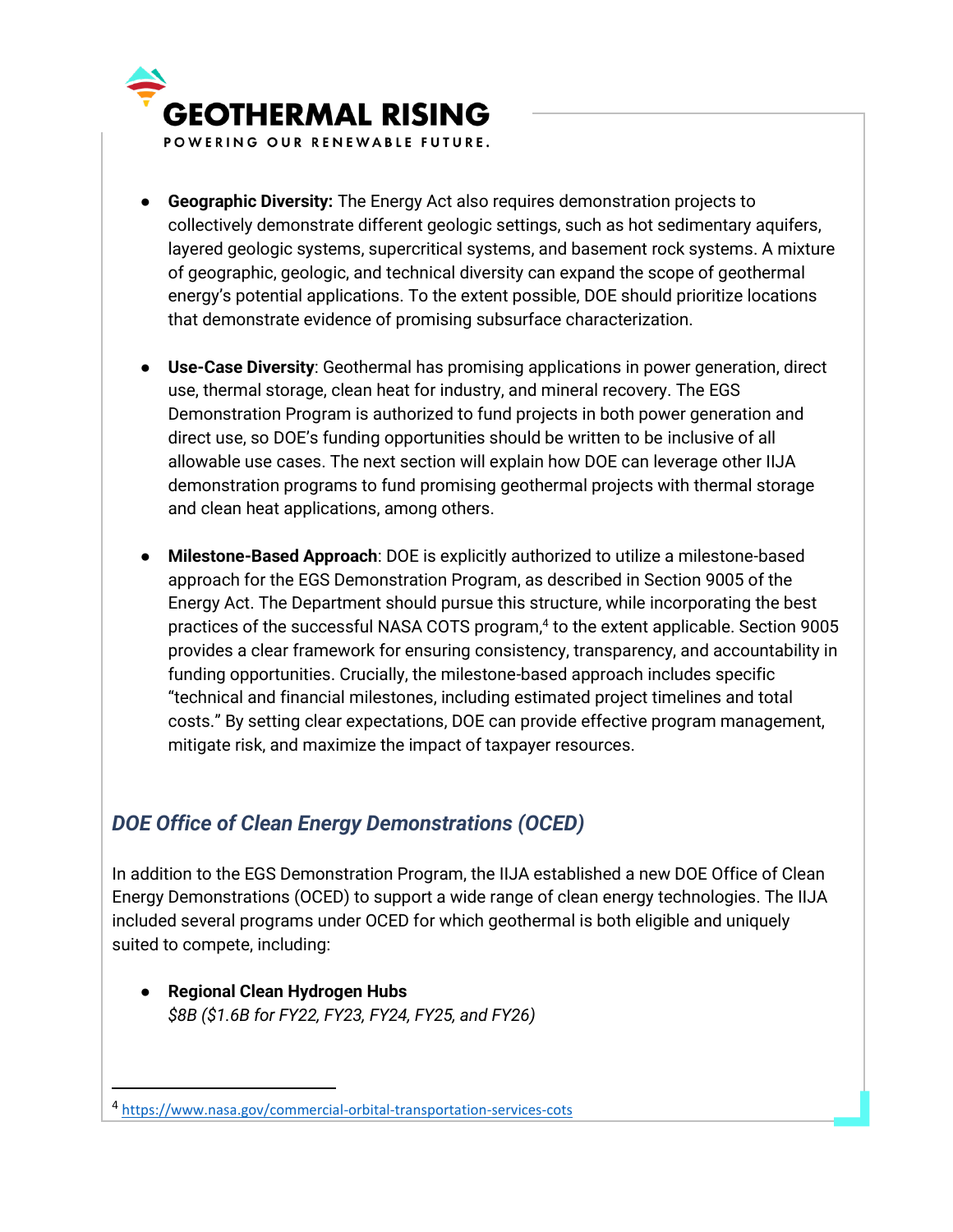

POWERING OUR RENEWABLE FUTURE.

- The IIJA includes \$8B for DOE to fund at least four regional clean hydrogen hubs. The statute requires at least one project to demonstrate hydrogen production from renewable energy, which can include geothermal. The statute also requires diverse end-uses, including electric power, industrial, residential and commercial heating, and transportation. Geothermal could play a strong role in any of these end-use sectors, particularly residential and commercial heating.
- **Energy Storage Demonstration Projects and Pilot Grant Program** *\$355M (\$88.75M for FY22, FY23, FY24, and FY25)*
	- DOE is directed to fund three energy storage demonstration projects by Sep. 30, 2023 and establish a separate pilot grant program. Geothermal's potential as a source of seasonal thermal storage makes it well suited to compete for funding under both programs.
- **Long Duration Demonstration Initiative and Joint Program** *\$150M (\$37.5M for FY22, FY23, FY24, and FY25)*
	- This is a joint program between DOE and the U.S. Department of Defense (DoD) to demonstrate long-duration storage technologies at DoD facilities and installations. DOE should ensure effective coordination with the Navy Geothermal Program Office, which is DoD's lead agency for geothermal development.<sup>5</sup>

#### ● **Industrial Emission Demonstration Projects** *\$500M (\$100M for FY22 and FY23, \$150M for FY24 and FY25)*

- This program is focused on demonstrating diverse technologies for reducing emissions in the industrial sector. Geothermal has significant potential as a source of clean heat to drive deep decarbonization of hard-to-abate heavy industrial sectors.
- **Clean Energy Demonstration Program on Current and Former Mine Land** *\$500M (\$100M for FY22, FY23, FY24, FY25 and FY26)*
	- $\circ$  Under this program, DOE is directed to fund not more than five clean energy demonstration projects on current and former mine land. Geothermal is explicitly included in the definition of "clean energy project" along with several other technologies.

#### ● **Energy Improvements in Rural And Remote Areas**

*\$1B (\$200M for each FY22, FY23, FY24, FY25, and FY26)*

○ The IIJA appropriates \$1B over five years for OCED to support "energy improvements in rural and remote areas," which can include generation resources, microgrids, and grid modernization, among others. Given geothermal's significant production potential in rural and remote areas, the geothermal industry is well positioned to contribute to the program.